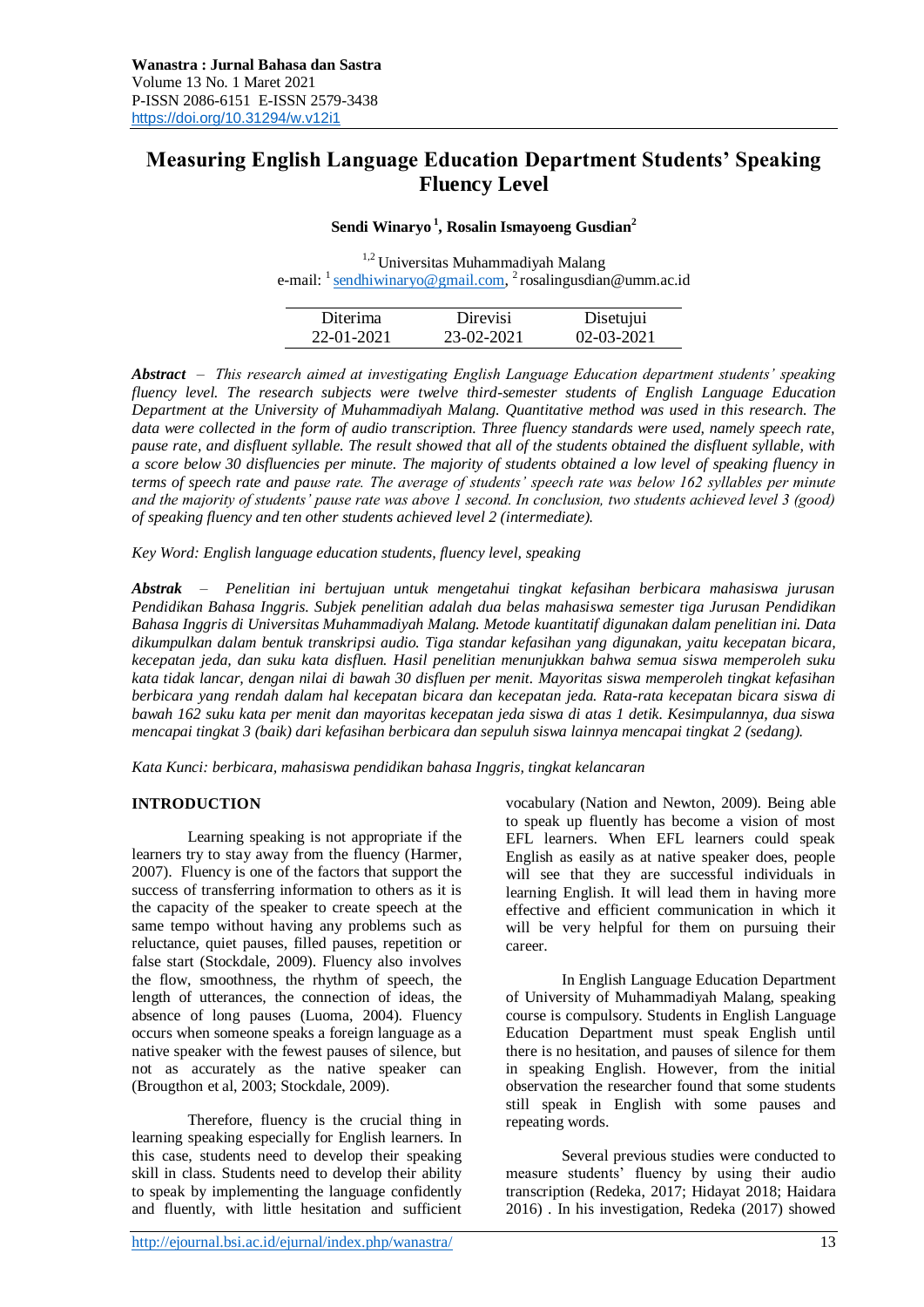that students could not speak fluently because most of them had insufficient vocabulary; moreover the students were often confused when they were speaking. This issue caused a problem to students' fluency in delivering their ideas. In addition, Hidayat (2018) found that many respondents who were fourth semester students in at the advanced speaking class achieved scale 2 (poor) of their fluency level. That was because they were feeling nervous, and having limited vocabulary. Besides, the research by Haidara (2016) found that students were weak in English as they were lacking of English foundation backgrounds. Besides, they felt less confident in speaking English as they are afraid of making mistakes and feeling shy. The previous studies mainly described the students' problems in fluency and determined their fluency level by listening to the students' speaking performance and filling up the fluency-rating rubrics. However, to the best of the researchers' knowledge, there has not been any previous research determining the students' speaking fluency level by counting the syllables spoken in a certain point of time. Thus, based on the above explanation, the current study aims at analyzing the third semester students' speaking fluency level by using the utterance-based test, which consists of speech rate, pause rate, and disfluent syllable.

Speech rate itself refers to the number of syllables that a person could produce per minute (Tennessee Department of Education Fluency Resource Packet, 2009). The pause rate is applied for the pause over 0.2 seconds, and the number of disfluencies is counted based from Bloom & Cooperman (1999). To determine the level of fluency using the mean length of pauses, the researcher uses the theory from Campione and Veronis (2002) and Heldner and Edlund (2010). They said that if the mean length of pauses is 0.2 seconds or below, it is considered as a brief pause and the speakers have high fluency. If the mean length of pauses is between  $0.2 - 1$  seconds, it is a medium pause and the speakers have a medium or moderate fluency, while if the pauses is over 1 seconds, the speakers have a low fluency. For calculating disfluent syllable, the parameter of a speaker is considered as fluent when they only have 8 or less number of disfluencies per 100 syllables, on the contrary if they have  $32 - 60$ number of disfluencies, it is a moderate fluency, and above 60, it is less or low fluency.

#### **METHODS**

The quantitative design were used in this study to find out the students' level of speaking fluency. The study employed the convenient sampling. Twelve students joining a Speaking for Informal class were involved as the respondents. In collecting the data, each student joined an oral test,

in which they were given two minutes to deliver a speech based on a recent video they have watched. The instrument internally validated by an expert, who is a lecturer convening Speaking class. After that, all data were transcribed. In transcribing the data, certain codes indicating pauses, unfinished words, corrections, repetitions, and prolongations are used. The codes are ( ): for silent pauses or hesitations, <FP>: for filler pauses, (UF): for unfinished word, (c): for corrections, (r): for repetitions, (p):for prolongations. There were three standards that used to determine the fluency level of the students, they were: the speech rate, pause rate, and disfluent syllables. Then, the transcribed data were analyzed to find out the fluency level of the students. The components used to measure the fluency level included Speech Rate (Tennessee Department of Education Fluency Resource Packet, 2009), Pause Rate (Campione and Véronis, 2002; Heldner and Edlund, 2010) and Disfluent Syllables(Kormos and Dénes, 2004; Ano, 2005; Karimy and Piskhar, 2017).

#### **FINDINGS AND DISCUSSION**

It has been found that the twelve students produced speech rate, pause rate, and disfluent syllables during their oral speech. Each of the findings is presented as follows.

#### **1. Speech Rate**

Speech Rate (SR) is found by counting the total syllables. The number of syllables is then divided by the total time required (in this case is 2 minutes). To produce the speech sample in seconds, the results are multiplied by 60 to find syllables produced per minute. The speech rate of all students varies as shown on the table below. The table includes Number of Spoken Syllables (NSS) and Syllables per Minute (SPM).

| Table 2: Speech Rate |            |            |  |
|----------------------|------------|------------|--|
| <b>Students</b>      | <b>NSS</b> | <b>SPM</b> |  |
| Α                    | 143        | 71.5       |  |
| B                    | 372        | 186.0      |  |
| C                    | 167        | 83.5       |  |
| D                    | 129        | 64.5       |  |
| E                    | 176        | 88.0       |  |
| F                    | 338        | 169.0      |  |
| G                    | 145        | 72.5       |  |
| H                    | 129        | 64.5       |  |
| Ī                    | 56         | 28.0       |  |
| J                    | 192        | 96.0       |  |
| K                    | 89         | 44.5       |  |
| L                    | 85         | 42.5       |  |

To give the standard of Speech Rate, (Tennessee Department of Education Fluency Resource Packet, 2009) has stated that the number of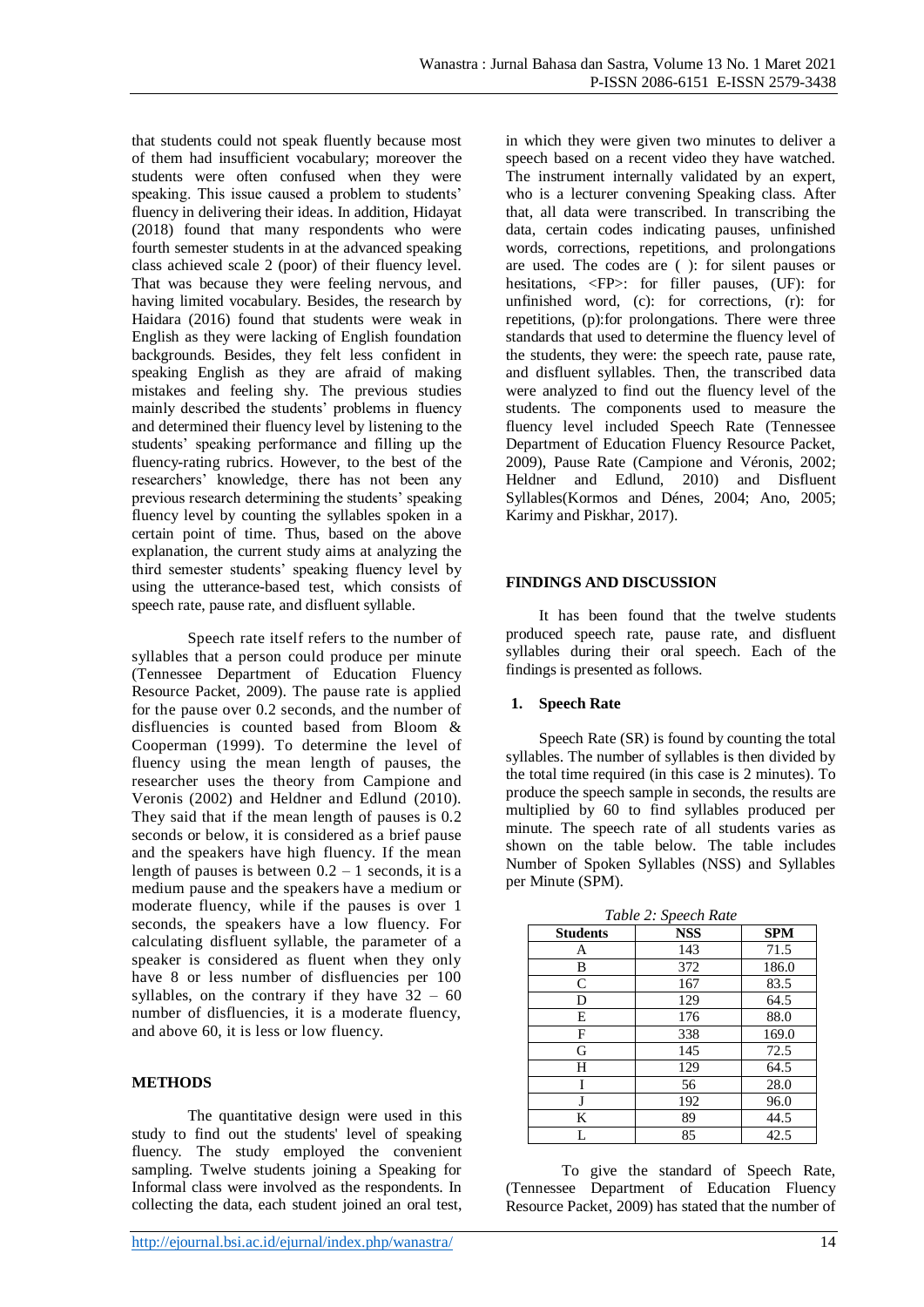syllables that a fluent person normally produces is between 162 and 230 syllables per minute. From the table above, the total syllables spoken in two minutes were different with each other. The highest score was obtained by student B, it was 372 total syllables spoken in two minutes, so his speech rate was the result of dividing 372 and the sample time expressed in seconds and multiplied by 60. It was 186.0 syllables per minute (spm). Student F had 338 syllables spoken and the speech rate was 169. Student J obtained the total syllables spoken of 192 with the speech rate of 96, student E with 176 total syllables spoken and 88.0 syllables per minute (spm); C had 167 total syllables spoken and 83.5 syllables per minute of the speech rate; G obtained 145 total syllables spoken, with the speech rate of 72.5, student A had 143 syllables spoken with 71.5 spm, student H and student D obtained the same score, it was 129 syllables per minutes and the speech rate was 64.5 syllables per minutes, student K had 89 syllables spoken with the speech rate of 44.5 syllables per minutes, student L had 85 syllables spoken with 42.5 spm, and lastly student I had the lowest score, it was 56 syllables spoken with 28 total syllables per minutes.

Meanwhile, according to the table, the average of the speech rate of every student is below 162 SPM as the standards of fluent people can produce. Thus, it can be assumed that the students obtain a low level of fluency. Although there were two students get a considerably high score over 162, there are still many fillers and hesitations or pauses found. It somehow influences the total number of syllables they have spoken.

#### **2. Pause Rate**

Pause Rate (PR) is obtained by dividing the total length of pauses above 0.2 seconds and total number of pauses above 0.2 seconds. According to Campione and Véronis (2002) and (Heldner and Edlund 2010), if the average duration of pauses is 0,2 seconds or fewer, the speaking time is called a short break and the speakers are considered fluent. Meanwhile, if the medium pause duration is from 0.2 to 1 second, the speakers have a moderate fluency. If the delays are longer than 1 second, the speakers have a low level of fluency.

Table 3 indicates the pause rate of each students. It includes Total Pause Length above 0.2 Seconds (TPL > 0.2), Total Pause Number above 0.2 Seconds (TPN > 0.2), Mean Length of Pauses (MLP).

*Table 3: Pause Rate*

| <b>Students</b> | TPL > 0.2 | TPN > 0.2 | MLP  |
|-----------------|-----------|-----------|------|
|                 | 11.69     |           | 3.89 |
|                 | 13.8      |           | በ 92 |
|                 | 28.63     |           | 68   |

| D | 4.55  |    | 0.91 |
|---|-------|----|------|
| E | 12.54 |    | 1.56 |
| F | 8.56  | 12 | 0.71 |
| G | 15.26 | 13 | 1.17 |
| Н | 4.95  |    | 1.23 |
|   | 7.29  |    | 0.91 |
|   | 23.53 | 14 | 1.68 |
| K | 17.9  | 10 | 1.79 |
|   | 17.23 |    | 2.87 |

Based on the table above, student A had the longest score of pauses, it was 11.69 total length of pauses, and he had 3 times pauses which was above 0.2 seconds. Because the mean length of pauses was calculated by dividing the total length of pauses above 0.2 seconds and divided by the total number of pauses above 0.2 seconds, so student A had 3.89 seconds as pause rate. Student L obtained 17.23 as the total length of pauses with 6 times of pauses, so student L had 2.87 seconds of pause rate. Student K had 17.9 seconds the total length of pauses, 10 times of pauses, and the pause rate was 1.79s. The score of student D was the same as student J, they were had 1.68s of the pause rate, student E had 12.54s, with 8 times of pauses, and the pause rate was 1.56.

Student H had 4.95 and did 4 times pauses and obtained 1.23s of pause rate, student G had 15.26 with 13 times pauses and 1.17 of pause rate, student B had 13.8 total length of pauses and 15 times pauses, so student B obtained 0.92s of pause rate. The total score of student D was the same as the total score of student I, it was 0.91s of pause rate. The shortest pauses were obtained by student F, it was 8.56s of the pause rate, 12 times of the total number of pauses, and the pause rate was 0.71s. From the table above, most of the students obtained the length of pauses over 1 seconds. Thus, they were considered to have a low fluency.

In table 3, it is found that most students obtain the length of pauses over one second. Thus, they are considered to have a low fluency.

#### **3. Disfluent Syllables**

According to Yarus (1998), the speakers are considered fluent if they only have eight or fewer number disfluencies present per 100 syllables. If they achieve 32 – 60 disfluencies, they are considered moderately fluent. If they have more than 60 disfluencies, they have a low fluency. The students' disfluent syllables are presented in Table 4. The data in the table include The Number of Disfluency (ND) and Total Number of disfluency (TND).

*Table 4: Disfluent Syllables*

| Students |  |
|----------|--|
|          |  |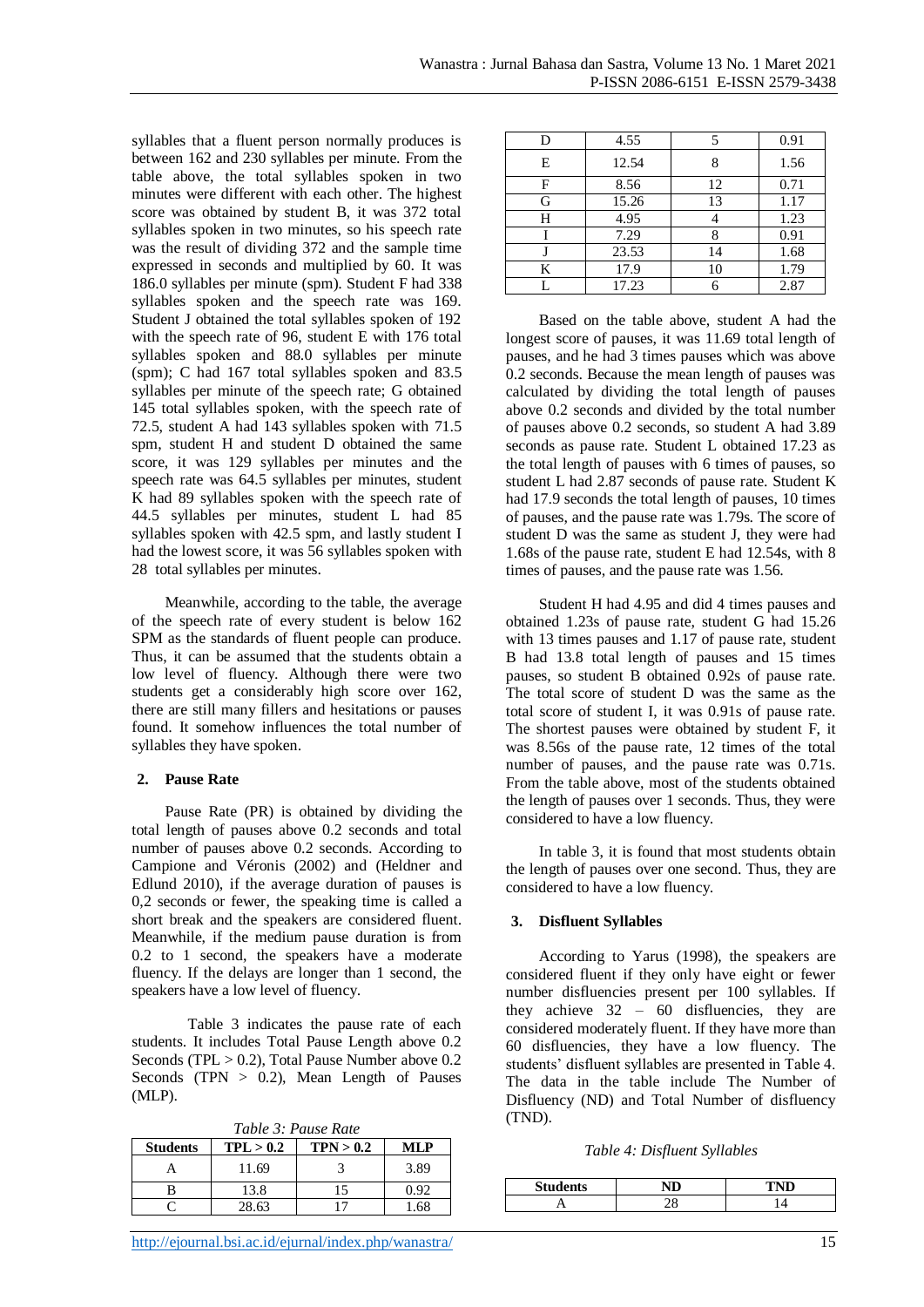| B         | 29 | 14.5 |
|-----------|----|------|
| $\subset$ | 17 | 8.5  |
| D         | 28 | 14   |
| E         | 28 | 14   |
| F         | 31 | 15.5 |
| G         | 18 |      |
|           |    | 1.5  |
|           | 20 | 10   |
| K         |    |      |
|           |    |      |

From the table above, student F obtained the highest number of disfluencies, the total number of disfluencies in a sample time was 31 and the number of disfluencies itself was 15.5. Student B had 29 of the total number on a sample time and 14.5 as the number of disfluencies. total number of disfluencies in a sample time obtained by student A, student D, student E were the same, it was 28 and the number of disfluencies itself was 14, student J obtained 20 of the total disfluencies and 10 of the total of disfluencies per minutes, student G obtained 18 of the total disfluencies and 9 of the total of disfluencies per minutes, student C obtained 17 disfluencies and 8.5 as the number of disfluencies per minutes, student H obtained 11 of the total disfluencies and 5.5 of the total of disfluencies per minutes, student K obtained 6 of the total disfluencies and 3 of the total of disfluencies per minutes, student I obtained 3 of the total disfluencies and 1.5 of the total of disfluent syllable, and the last was student L who obtained the lowest number of disfluencies, he obtained 2 of the total number of disfluencies with 1 of the total number of disfluency per minutes. In the findings, the students' number of disfluencies is fewer than 32 disfluencies per minute. Thus, according to the range of the number of disfluencies, the students could be considered as fluent.

#### **4. Fluency Level**

To get the fluency level, the mean scores of Speech Rate, Pause Rate, and Disfluent syllablesmatched with the Fluency Scale Ordinate by Jong and Hulstijn (2009) and the result as shown in figure 1.



Figure 1: Fluency Level

From the data above, the answers to the research questions were identified clearly. The first question was to find out how was the students' speaking fluency level while the second question was what dominant level of students speaking fluency. In addition, the figure showed that very few students have a good level of fluency and majority of them have a low level of fluency. Thus, it can be inferred that the students speaking fluency level is level 2 which means they achieved intermediate level of speaking fluency.

In this research, the assessment standards for fluency were three; the speech rate, pause rate, and disfluent syllable. The standards are based on several experts. For example, Kormo and Dénes (2004) stated that assessing fluency is conducted by calculating the articulation rate, speech rate, number of pauses per minute, pace, mean length of pauses, number of disfluencies. Ano (2005) claimed that to assess the fluency level, number of words per minute, number of silent thinking, number of repetition of words, phrases, and sounds had to be calculated. Whereas, Karimy and Pishkar (2017) explained that the number of pauses and the length of run or the number of syllables uttered between pauses were counted to know the fluency level. Three of the experts above had some similarities in assessing the fluency level of a speaker. The speech rate from Kormos and Dénes (2004) was already included the number of syllables per minute proposed by Ano (2005). The pause rate from Kormos and Dénes (2004) was the same as Karimy and Pishkar (2017). That was why, the researcher took only three which was already covered from all the three experts.

Meanwhile, based on the explanation from the research findings, the students obtained intermediate fluency level of speaking. Although the pause rate indicated the low fluency, but the other two factors or standards, the speech rate and the number of disfluent syllables stated that they have a good level in speaking.

Related to the research result, the students' score in pause rate indicated that they have a low level of fluency, the researcher came to believe that the students have some difficulties regarding their fluency in pause rate. Redeka (2017) showed that the students' difficulties in speaking were the students have limited vocabulary, the students feel confused when they want to pronounce the word, and they always feel insecure when they are speaking. Those findings also in line with Hidayat (2018) stating that, the students' problems concerning to their fluency were namely 1) the students are lack of vocabulary, 2) they often feel anxiety and nervous, and 3) they are lack of confidence when they are speaking. In this case, those difficulties can influence their fluency in pause rate in which, the students will take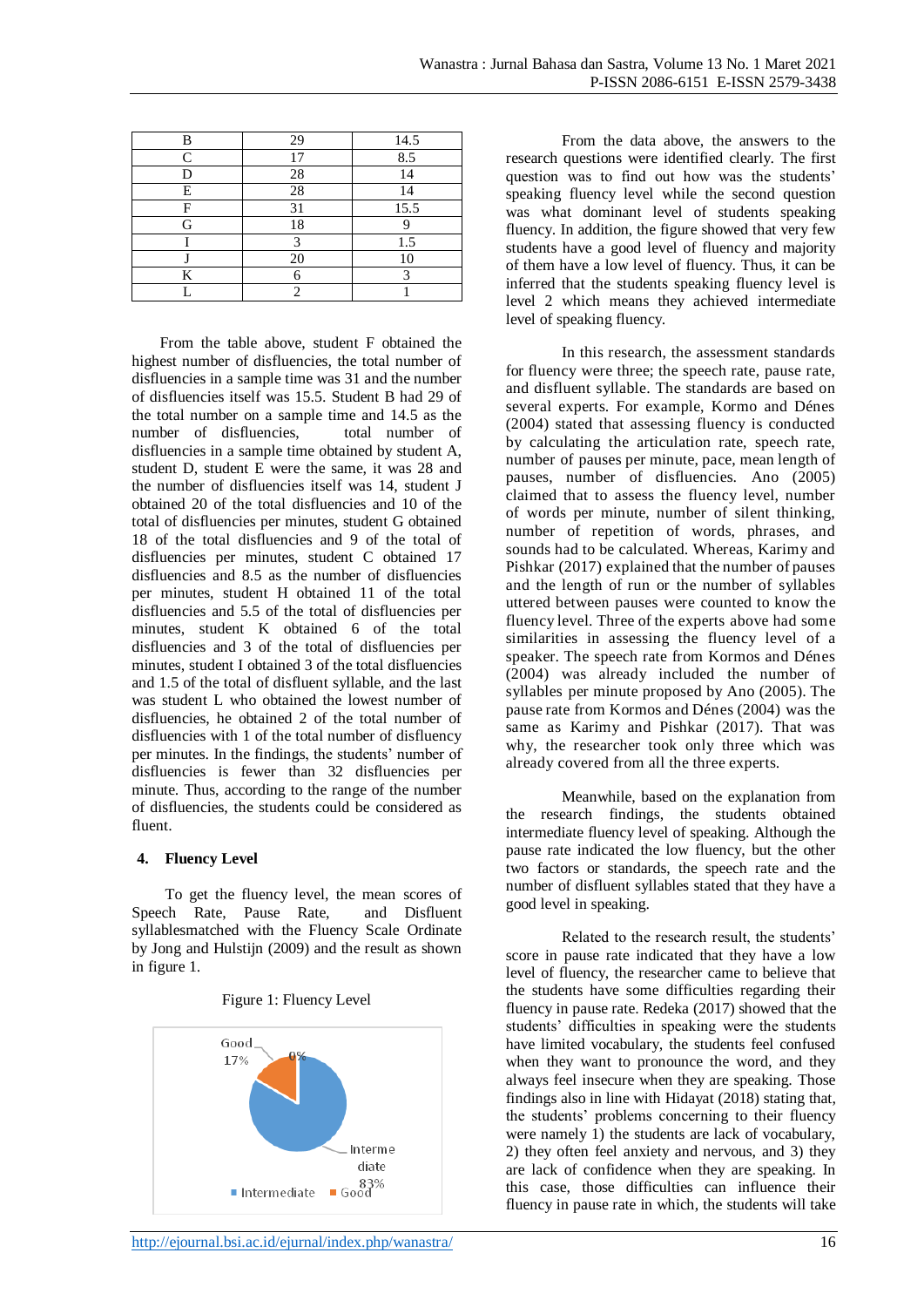a long break in finding an appropriate word to say, that is why it can lead them to have long pauses during their speech. Moreover, Haidara (2016) found that the psychological factor such as; fear of making mistakes, feeling hesitated, feeling shy, and dearth of confidence could affect negatively to the students' speaking performance. In this case, they might have to do a lot of filler pauses and words or syllables repetitions during their speech in which, it can increase the number of typical disfluencies and lead them to have low fluency in disfluent syllable.

### **CONCLUSION**

In conclusion, the result was the students possessed an intermediate level of speaking fluency. Based on the research finding, it showed that even if some students had a higher score of speech rate, but it does not mean that they are free from mistakes. There were still many disfluencies they made during their speech such as filler pauses, repetition, prolongation, and long silent pauses. As a matter of fact, it was found that the majority of the student still have long silent pauses, and the score of the speech rate was below the standard. Briefly, the speech rate and pause rates were the main holders and problems so that they could not achieve a higher level of speaking fluency. Therefore, it is believed that the students have to practice more to improve their speaking skills. proposed by some experts that have been explained in this research.

For the students, it is highly suggested that the students practice their speaking more, this effort can further help the students to improve their speaking and to achieve better speaking fluency. It is also suggested to the students not only produce a good utterance or continuous speaking, but also, they need to have self-correction to avoid long silent pauses and filler pauses, it might be hard in doing self-correction but, more practice can be so much helpful.

For the next researcher, it is highly suggested that the next researcher finds different speaking fluency scale, and include more standards from the experts so there will be more comprehensive study of fluency.

## **REFERENCES**

- Ano, K. (2005). Fluency and accuracy in the spoken English of Japanese high school learners. *Journal of Japan – Korea Association of Applied Linguistic, 9 – 16.*.
- Ary, D., Jacobs, L. C., Sorensen, C., & Razavieh, A. (2010). *Introduction to research in education*. Belmont: Wadsworth.

Brougthon, G. et al. (2003). Teaching English as a Foreign Language. New York: Routledge.

- Brown, H. D. (2004). *Language assessment: principles and classroom practices.* New York: Pearson Education.
- Campione, E., & Véronis, J. (2002). *A Large-Scale Multilingual Study of Silent Pause Duration*. *ISCA Archive,* 1-4.
- Creswell, J. W. (2012). *Fourth Edition: Educational Research; Planning,Conducting and Evaluating Quantitative and Qualitative Research*. Boston: Pearson.
- Haidara, Y. (2016). Psychological factor affecting English speaking performance for the English learners in Indonesia. *Universal Journal of Educational Research. 4.,(7): 1501-1505.*  Mali: University of Bamako, Mali.
- Harmer, J. (2007). *The Practice of English Language Teaching*. Harlow: Pearson Longman.
- Heldner, M., Edlund, J. (2010). Pauses , gaps and overlaps in conversations. *Journal of Phonetics,* 38(4):555-568.
- Hidayat, B. (2018). *An Analysis of Students' Speaking Fluency of English Language Education Department at Fourth Semester of University of Muhammadiyah Malang*. *Unpublished Thesis.* University of Muhammadiyah Malang.
- Jong, N. De., Hulstijn, J. (2009). *Relating ratings of fluency to temporal and lexical aspects of speech*. (June).
- Karimy, S., Piskhar, K. (2017). The Relationship Among Students' Speaking Accuracy and Fluency and Teachers' Oral Skill Class Presentation. *Journal of Applied Linguistic and Language Research, 4,(2),* 47 – 56.
- Kormos, J., & Dénes, M. (2004). Dénes, M. (2004). *Exploring measures and perceptions of fluency in the speech of second language learners.* Budapest: Eötvös Loránd University, Budapest.
- Lennon, P. (1990). *'Investigating fluency in EFL: a quantitative approach'*. *Language Learning*, 40: 387-417
- Luoma, S. (2004). *Assessing Speaking*. *Cambridge*: Cambridge University Press.
- Nation, I. S. P., & Newton, J. (2009). *Teaching ESL/EFL listening and speaking* (T. and